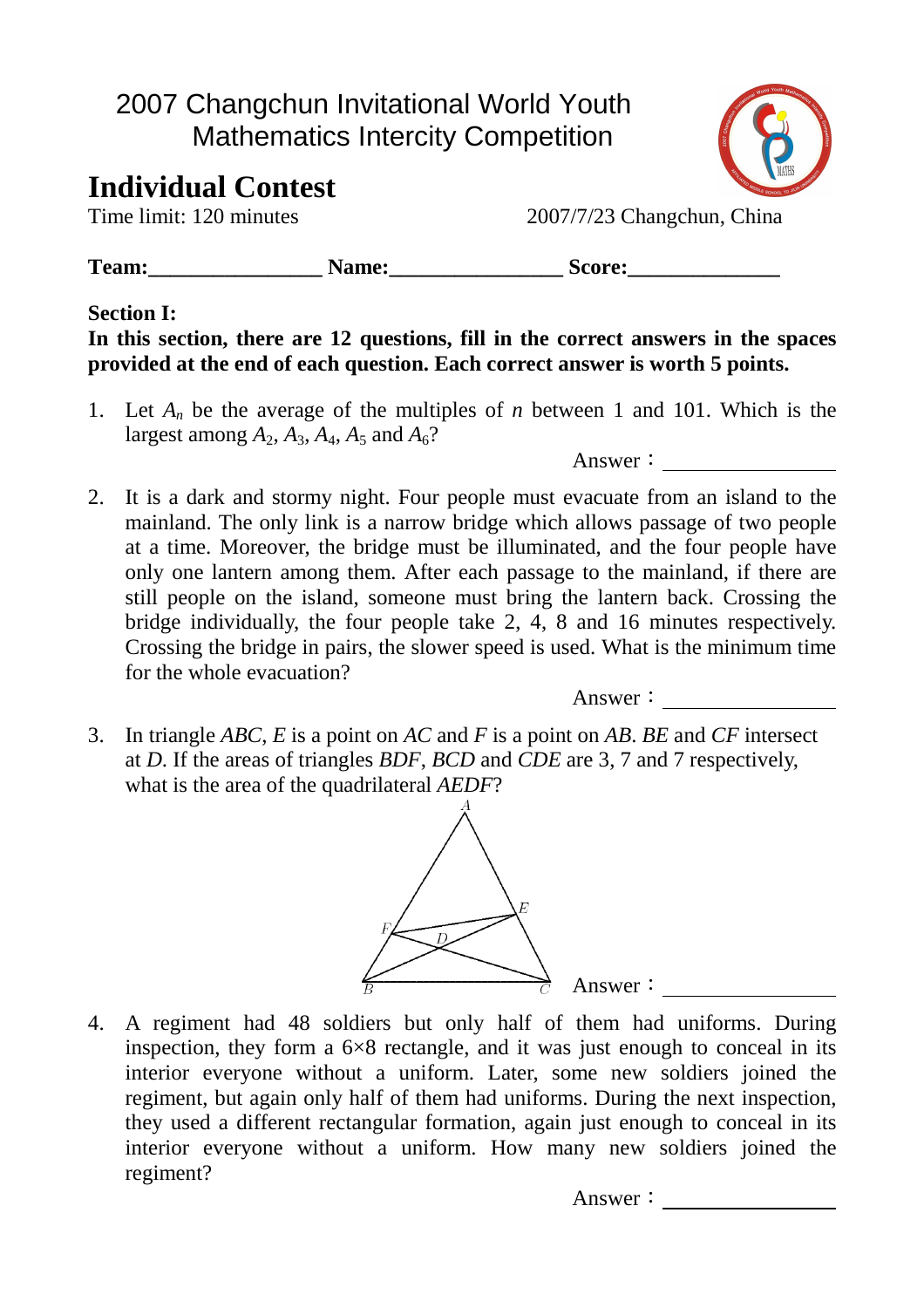5. The sum of 2008 consecutive positive integers is a perfect square. What is the minimum value of the largest of these integers?

Answer:

6. The diagram shows two identical triangular pieces of paper *A* and *B*. The side lengths of each triangle are 3, 4 and 5. Each triangle is folded along a line through a vertex, so that the two sides meeting at this vertex coincide. The regions not covered by the folded parts have respective areas  $S_A$  and  $S_B$ . If  $S_A + S_B = 39$ , find the area of the original triangular piece of paper *A*.





7. Find the largest positive integer *n* such that  $3^{1024}$ -1 is divisible by  $2^n$ .

```
Answer:
```
8. A farmer use four straight fences, with respective lengths 1, 4, 7 and 8 units to form a quadrilateral. What is the maximum area of the quadrilateral the farmer can enclose?

Answer:

9. In the diagram, *CE*=*CF*=*EF, EA=BF=*2*AB*, and *PA*=*QB*=*PC*=*QC*=*PD*=*QD*=1, Determine *BD*. *C*

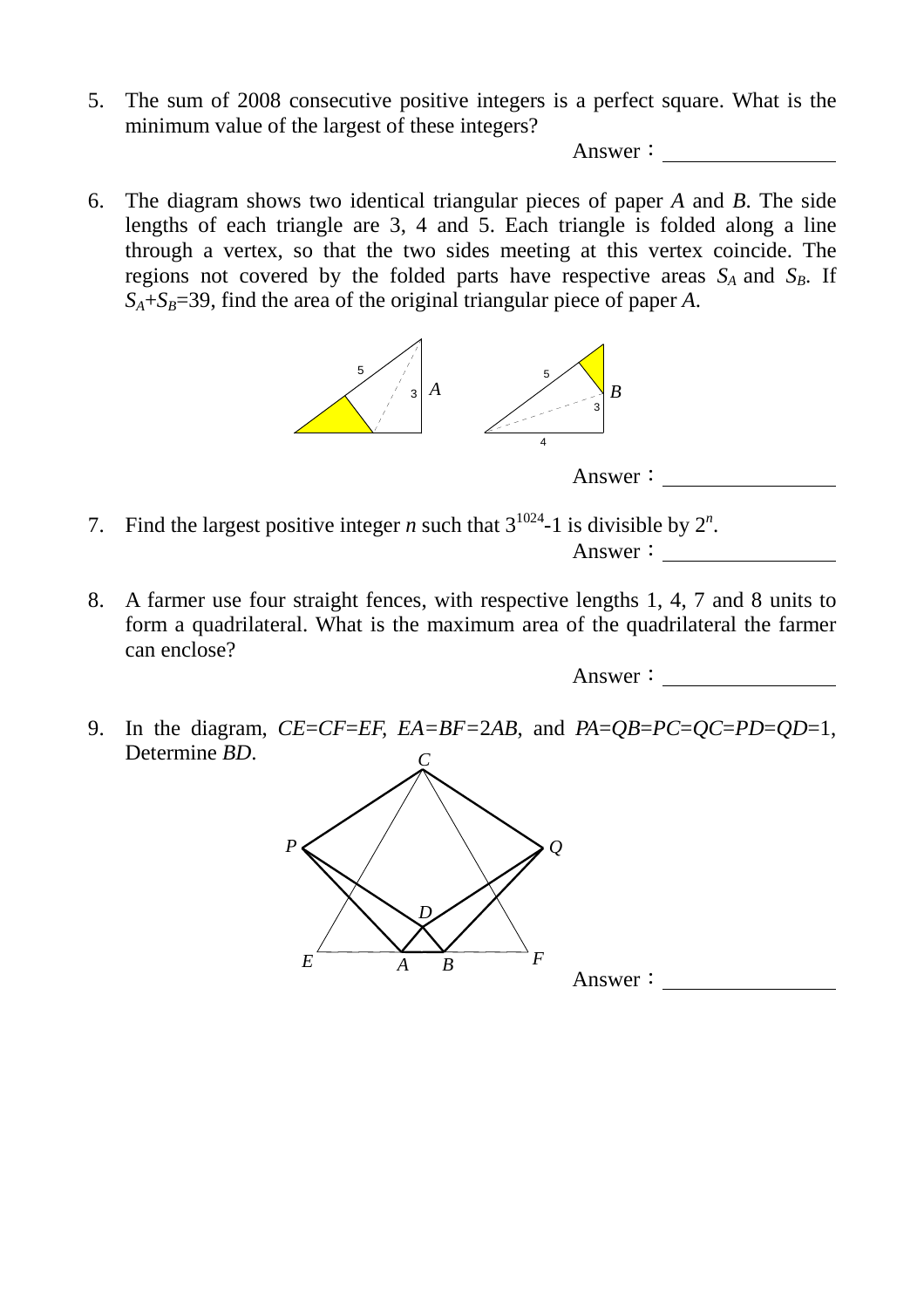10. Each of the numbers 2, 3, 4, 5, 6, 7, 8 and 9 is used once to fill in one of the boxes in the equation below to make it correct. Of the three fractions being added, what is the value of the largest one?



Answer:

- 11. Let *x* be a real number. Denote by [*x*] the integer part of *x* and by {*x*} the decimal part of *x*. Find the sum of all positive numbers satisfying  $25\{x\} + [x] = 125$ . Answer:
- 12. A positive integer *n* is said to be good if there exists a perfect square whose sum of digits in base 10 is equal to *n*. For instance, 13 is good because  $7^2$ =49 and 4+9=13. How many good numbers are among 1, 2, 3, …, 2007?

Answer:

#### **Section II:**

### **Answer the following 3 questions, and show your detailed solution in the space provided after each question. Each question is worth 20 points.**

1. A 4×4 table has 18 lines, consisting of the 4 rows, the 4 columns, 5 diagonals running from southwest to northeast, and 5 diagonals running from northwest to southeast. A diagonal may have 2, 3 or 4 squares. Ten counters are to be placed, one in each of ten of the sixteen cells. Each line which contains an even number of counters scores a point. What is the largest possible score?